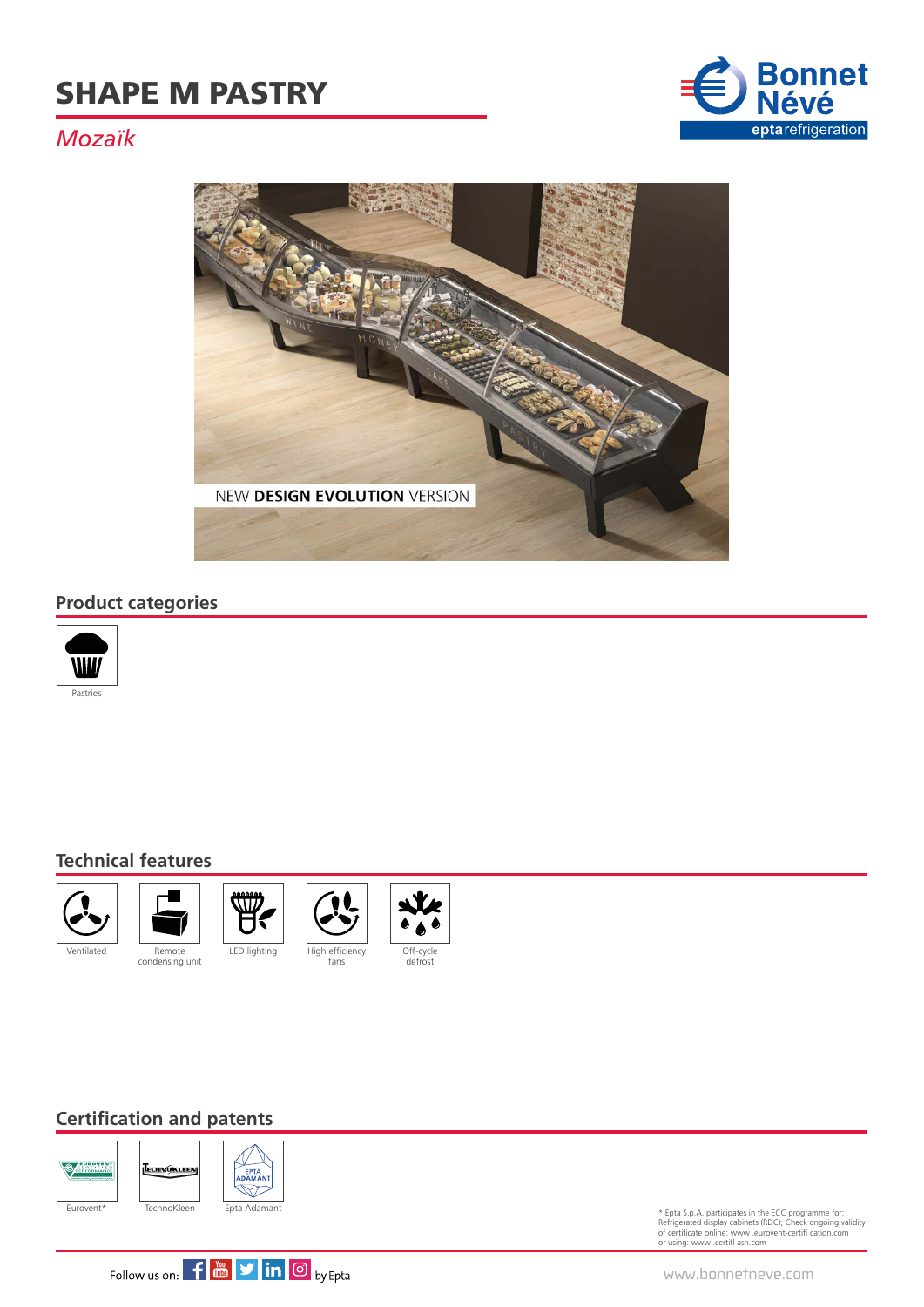*Mozaïk*

### **Product range**



| <b>SHAPE PASTRY</b>                                                                                                             |                             |                       |                       |                       |                      |                      |
|---------------------------------------------------------------------------------------------------------------------------------|-----------------------------|-----------------------|-----------------------|-----------------------|----------------------|----------------------|
| Length-Lunghezza<br>Longueur-Länge-Longitud<br>mm                                                                               | 1250<br><b>DESIGN</b>       | 2500<br><b>DESIGN</b> | 1250<br><b>STUDIO</b> | 2500<br><b>STUDIO</b> | 1250<br><b>STYLE</b> | 2500<br><b>STYLE</b> |
| <b>DD</b>                                                                                                                       |                             |                       |                       |                       |                      |                      |
| LD                                                                                                                              |                             |                       |                       | $\bullet$             |                      |                      |
| <b>ODF</b>                                                                                                                      |                             |                       |                       |                       |                      |                      |
| LC                                                                                                                              |                             |                       |                       |                       |                      |                      |
| Display area<br>Superficie di esposizione<br>Warenpräsentationsfläche<br>Surface d'exposition<br>Superficie expositiva<br>m2/ml | 1.09                        |                       |                       |                       |                      |                      |
| <b>Loading area</b><br>Superficie di appoggio<br>Nutzfläche<br>Surface de chargement<br>Superficie de apoyo<br>m2/ml            | 1.08                        |                       |                       |                       |                      |                      |
| <b>End thickness</b><br>Spessore spalla<br>Stärke der Seitenwand<br>Épaisseur de cheque joue<br>Espesor lateral<br>mm           | 55 Style/Studio - 35 Design |                       |                       |                       |                      |                      |

#### **Cross sections**



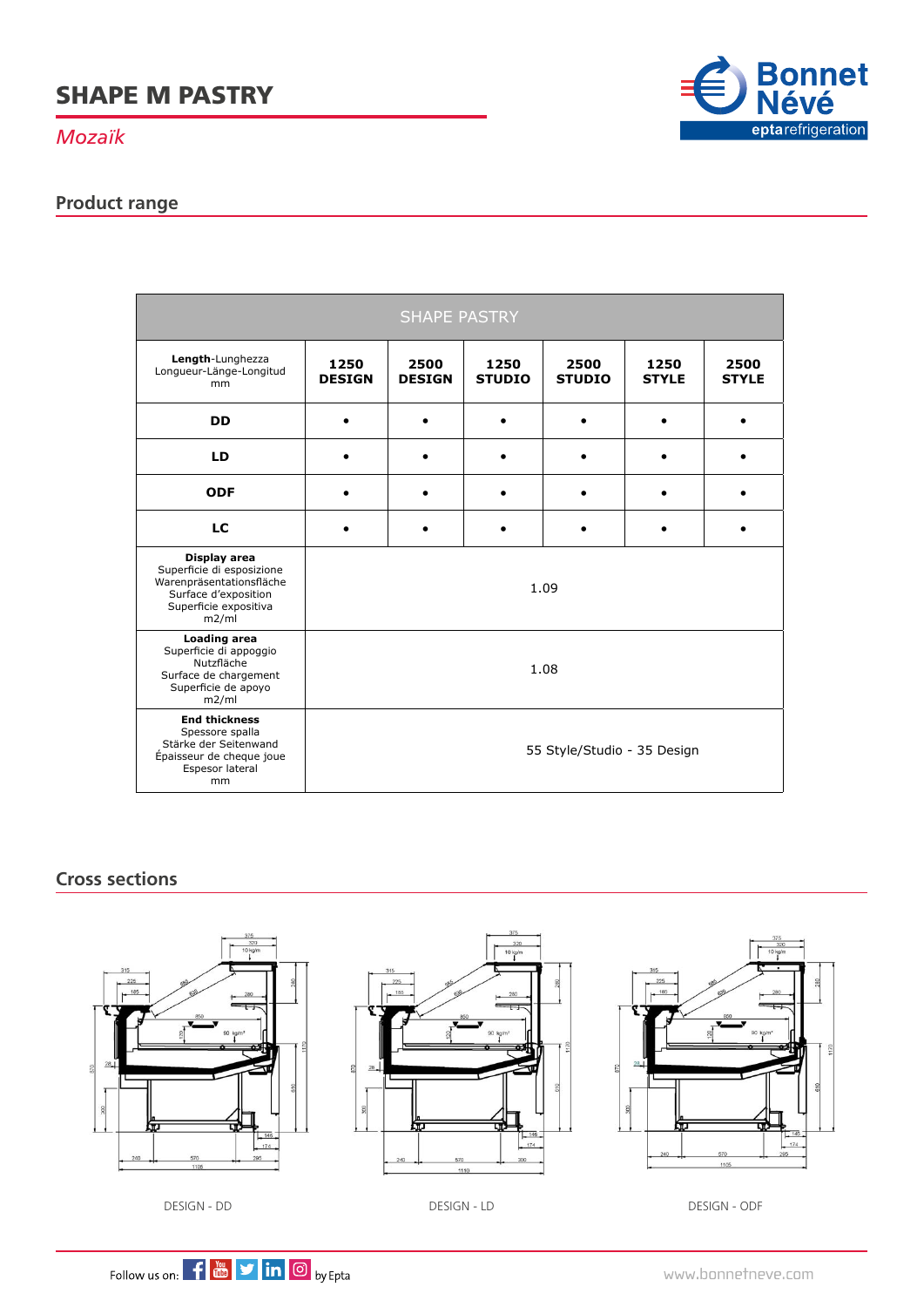#### *Mozaïk*

#### **Cross Sections**







DESIGN - LC

STUDIO - DD STUDIO - LD







STUDIO - LC



STYLE - DD